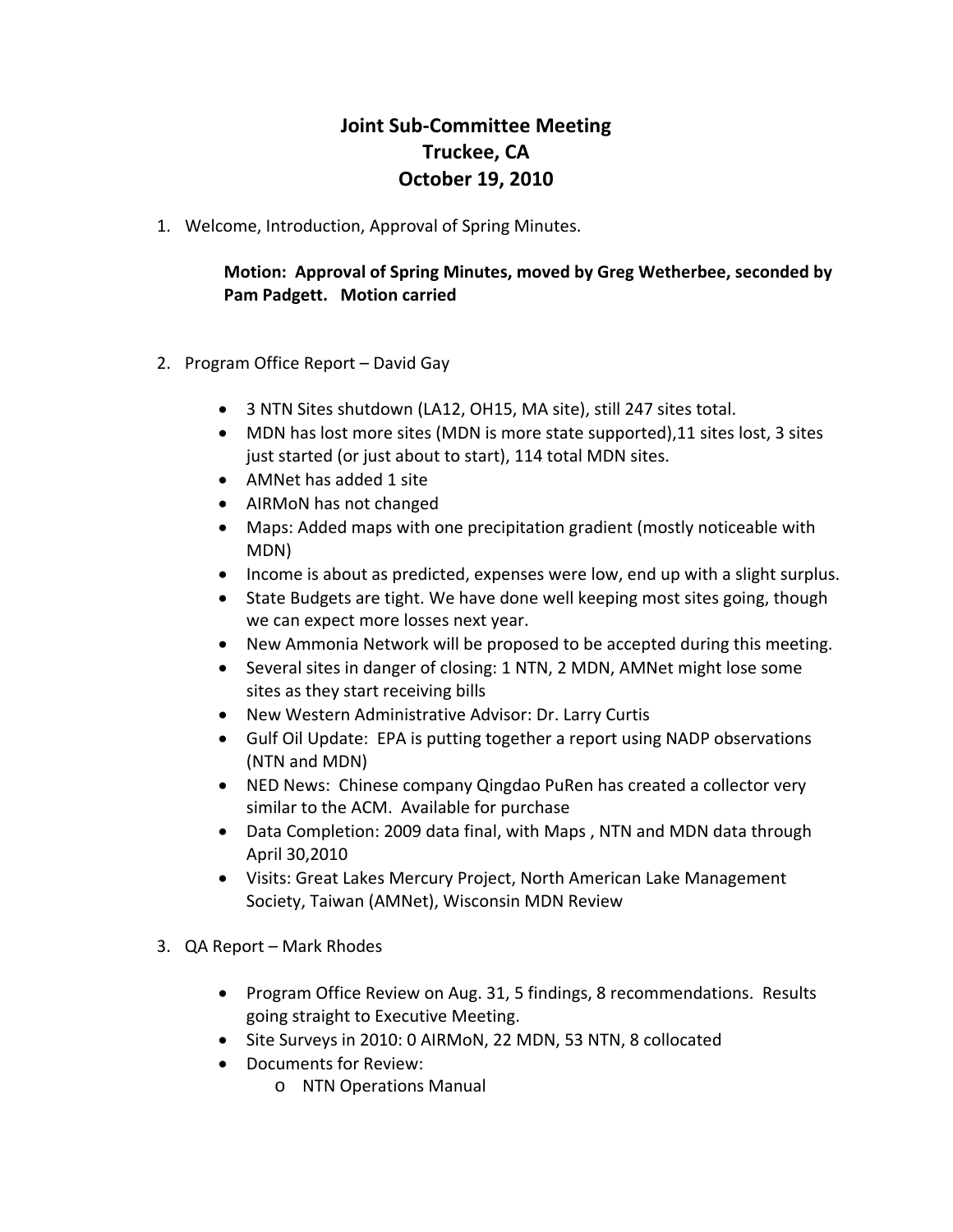- o MDN Operations Manual
- o Guidelines for Evaluation and Approval
- Pending Documents:
	- o AIRMON Operations Manual
	- o Training videos
	- o Program Office SOPs
- Other QA Documents:
	- o AMoN SOPS done
	- o Siting criteria and site installation pending
- AMNET: sops and siting criteria in progress
- Field Forms and rain gauge charts are being put in electronic form. Progress is slow but moving forward.
- Data Quality Objective Group formed
- 4. PRISM Presentation Introduction Mark Rhodes and Greg Wetherbee
	- Mark introduced Chris Daly and his role with PRISM
- 5. PRISM Applications for NADP Mapping Chris Daly, Oregon State
	- 5 FTE research team at OSU in PRISM Climate Group
	- Developing PRISM for almost 20 years
	- PRISM Climate Group provides USDA's official spatial climate data
	- PRISM climate datasets are the most advanced in the world
	- PRISM: Parameter-elevation Regressions on Independent Slopes Model
	- Generates gridded estimates of climactic parameters
	- PRISM accounts for spatial variations in climate due to elevation, terrain orientation, terrain profile, moisture regime, coastal proximity, two-layer atmosphere, topographic position
	- PRISM is the only model that can produce the Oregon Annual Precipitation map due to elevation changes of Cascade Mountains
	- Plotting PRISM,DAYMET and WORLDCLIM vs Runoff plus ET: PRISM matches Runoff plus ET best.
	- PRISM mapping is completed up through September 2010 (June is preliminary and Jul, Aug, Sept are provisional)
	- 4 km vs 800 m timeset: 800 m dataset has long-term perspective, updated annually, greatest strength is west of Rockies, 4 km has short-term perspective, updated monthly, greatest strength is east of Rockies
	- What's Ahead: New Project with USDA Risk Management Agency (Federal Crop Insurance Program)
	- Ongoing Support needed for PRISM Mapping to continue
	- PRISM Annual Precipitation Maps were shown 2000 to 2009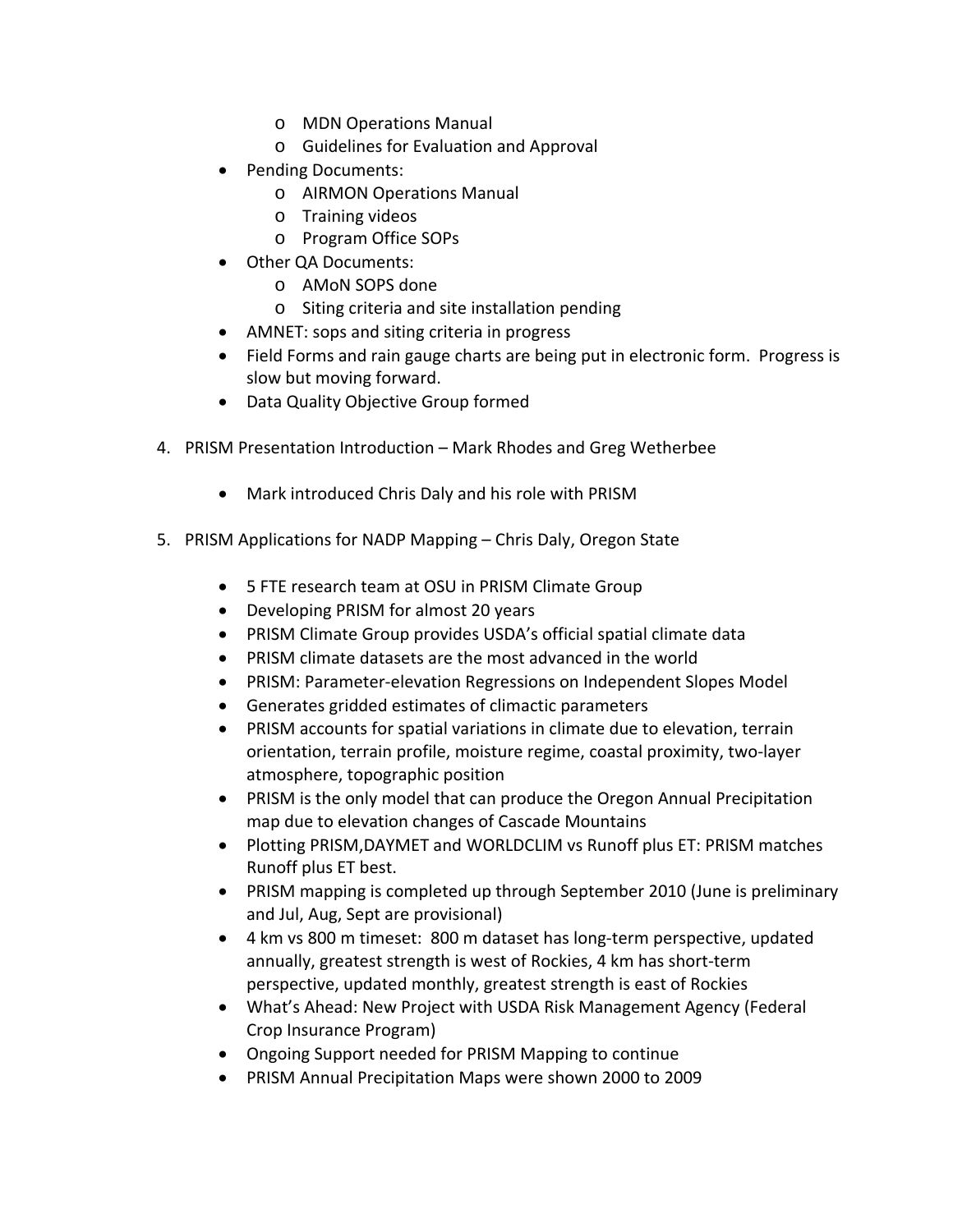- 6. AMoN Network Approval Presentation Cari Furiness and Melissa Rury
	- Progress Made:12 point plant was submitted, ad-hoc committee was formed, finalized siting criteria document, finalized extraction of Radiello Passive Ammonia Diffusion Gas Samplers, 4 new sites
	- 12-point plan overview was presented: Objectives, Network Operations documents, Data management
	- Budget and Staff commitments: AMoN Coordinator Chris Lehman
	- Committee Recommendations and responses:
		- o Committee Members: Cari Furiness, Greg Wetherbee, Dave MacTavish, Rich Grant
		- o Operation Protocols: SOP Development is well developed, Field Operations looking at site selection criteria, Identifying site liaison and budget for him/her.
		- o Laboratory Operations: Provide rational for not re-using sorbent cores
		- o Data Management: Define protocols for post-processing of data and provide a TAT for when data is available
		- o Products: Online database describes method and data calculation references, provide table with data from intercomparison of methods
		- o Quality Assurance
		- o Field Operations: provide rational for discontinuing triplicate sampling at all but 5% of sites, provide justification for Radiello samplers, identify who will develop QAP and topics to be covered
		- o Laboratory Operations: detail how CAL will be affected by addition of AMoN
		- o Data Management: Detail process for data review and how reports will be created and distributed
		- o External QA/QC Programs: detail procedures for measuring bias, specify how sites that are not co-located with NADP or CASTNET sites will be visited
		- o Budget and Staff Support: Executive Committee should be be provided with details of costs to assess impact of AMoN on PO and CAL operations, define how AMoN site set-up and operator training will be accomplished
		- o Funding: Detail level of sponsor commitment, define level of support at which Network will be shutdown, define risk to NADP if funding becomes insufficient
		- o Final To-Dos: Data post-processing SOP, Inter-comparison data
	- Recommend acceptance of Passive Ammonia Monitoring Network Plan, with changes noted in 12-point plan

### **Motion: Accept AMoN (with changes recommended in 12-point plan) as an approved network within NADP.**

**Moved: John Sherwell, seconded Gary Lear, Motion carried**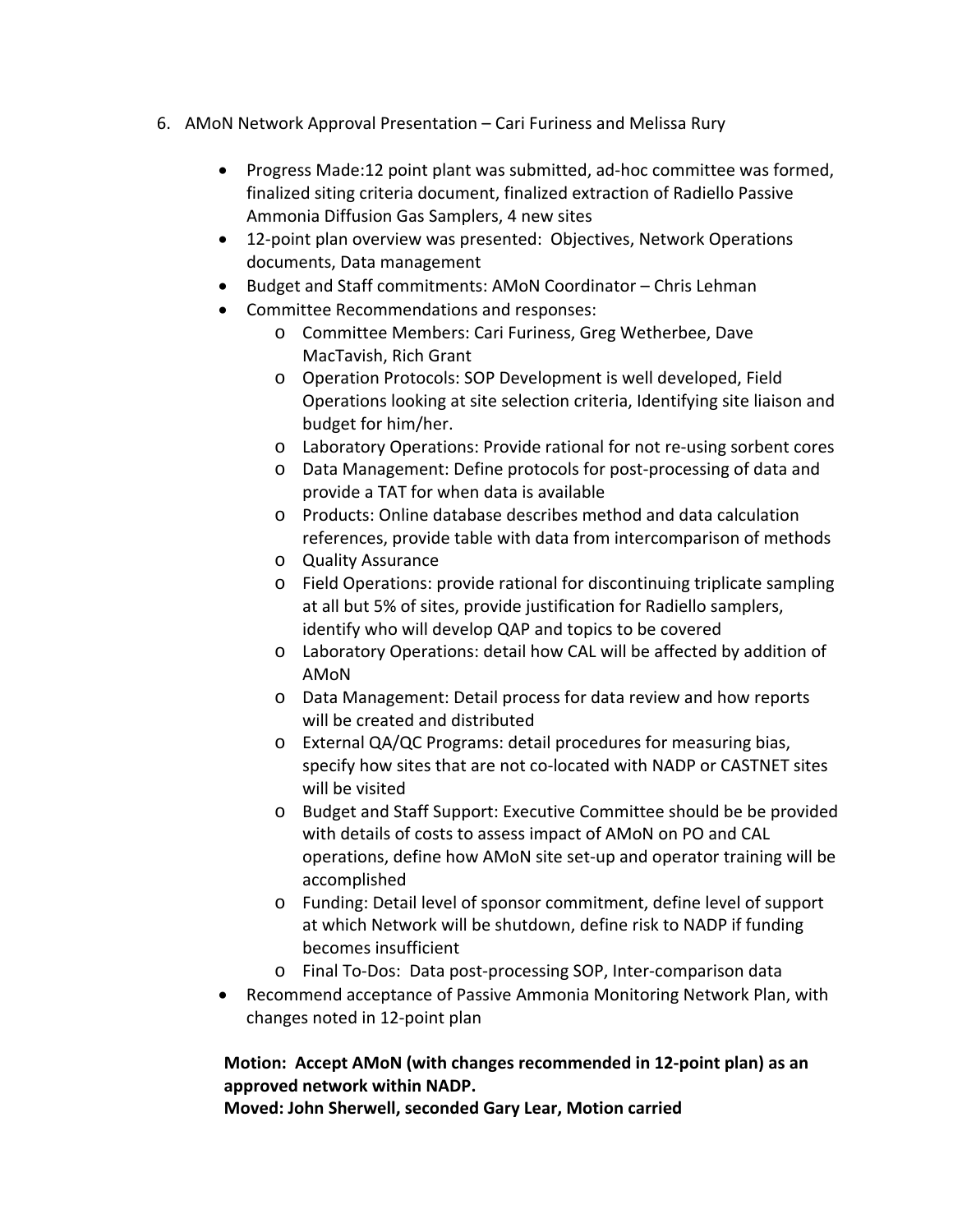- 7. Previews of Sub-committee Agendas were presented
- 8. Break to Sub-committee meetings at 12:00pm.

## **Joint Sub-Committee Meeting Truckee, CA October 19, 2010**

- 9. Call to Order at 1:30, 10/19/10
- 10. Sub-Committee Reports
	- Reports from the NOS, DMAS, EROS, and CLAD sub-committees were presented.
- 11. Revised NADP Map Products Mark Rhodes and Others
	- Workgroup formed in Spring 2009
	- Presentations in joint EROS/CLAD sessions at fall 2009 and spring 2010 meetings
	- Initiative came from the undifferentiated areas of the western US.
	- For deposition they recommend using a 90% confidence level, for concentration they recommend using a 95% confidence level
	- They recommend lowering the thresholds, due to much of the data being below the current thresholds.
	- Six recommendations listed in the reports:
		- o New map product of N+S, new maps for the entire data record
		- o New map products of all NADP wet-deposition analytes using PRISM precipitation grids for the entire record of data for both NTN and MDN
		- o Concentration should be generated at the 95% confidence level and replace existing maps.
		- o Deposition should be generated at the 90% confidence level and replace existing maps.
		- o Precipitation maps should be generated at the 95% confidence level and should replace existing maps.
		- o Establish a log on the NADP website that would track any significant changes to the NADP networks.

**Motion: Accept recommendations 1 through 6 without a timeline. Moved by Mark Nilles, seconded by Eric Prestbo, motion carried.**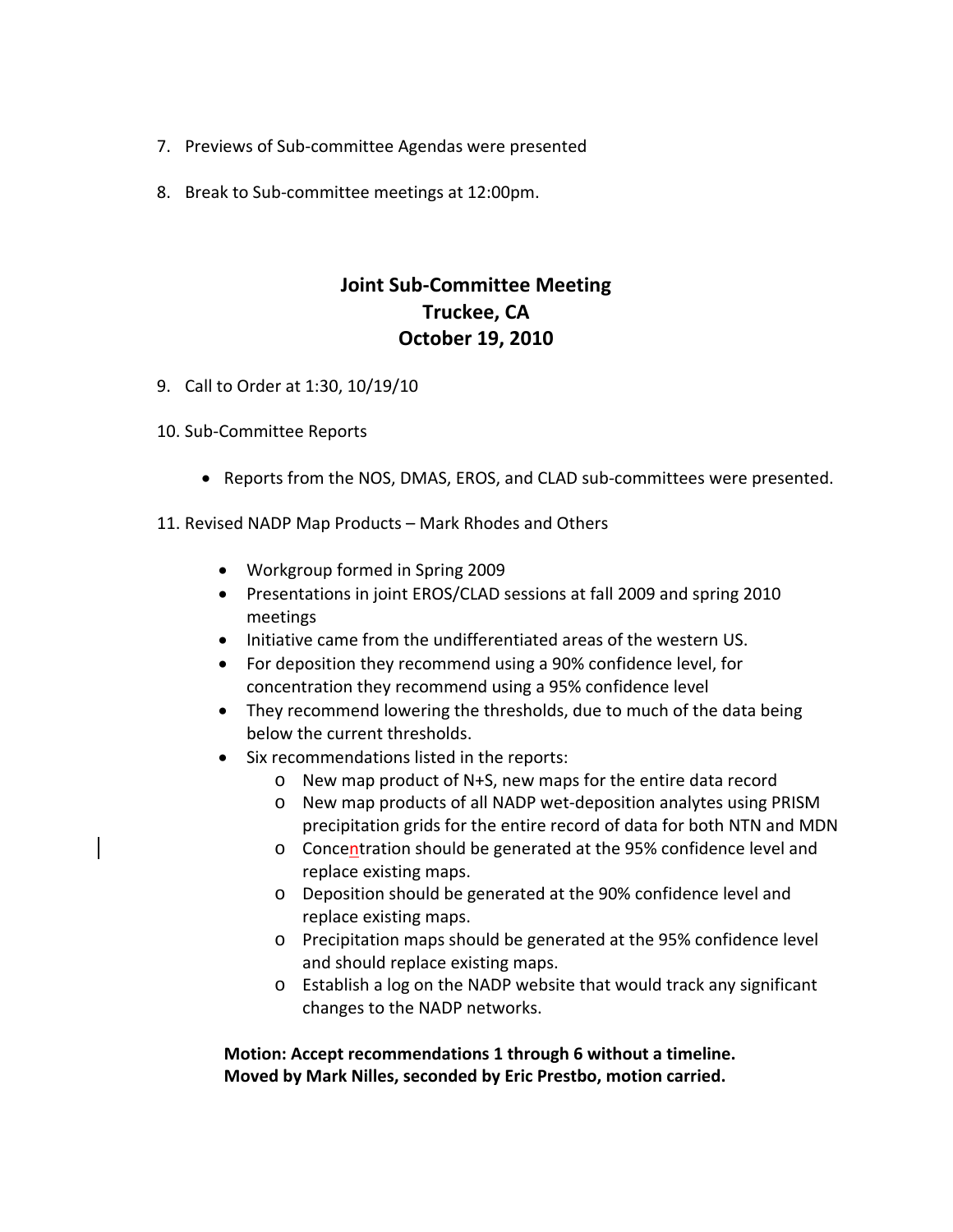**Motion: To have a timeline for implementation of recommendations presented at the spring meeting to DMAS by David Gay. Moved by Greg Wetherbee, seconded by Andy Johnson, motion carried**

- 12. Colour Ramp Mark Rhodes
	- 12% of males are color blind and cannot tell the differences between the bins with our red-green bins.
	- Alternative color ramps were presented, though no recommendations were made.
- 13. Neutron Activation of NTN Filters New Application for an Old Technique Greg Wetherbee
	- Questions: What is the relative abundance of trace elements in wash-out particulates on NTN filters across the Nation? Can NTN filters be used by new customers to monitor concentrations of trace elements?
	- Methodology: Make sample radioactive by bombarding with neutrons, then put the sample in a gamma spectrometer to measure gamma radiation. Elements radiate at specific wavelengths, intensity is a function of concentration.
	- Detection limits are pretty good for many elements, however, current analysis is only semi-quantitative.
	- Particulates and detritus are possible contaminates.
	- Preliminary 10-minute exposure yields data for lighter elements only for samples from Arvada, CO
	- Pilot Project Proposal:
		- o CAL save some filters, ship to USGS, USGS analyze ppt records to find 2 weeks where "Large Region" received PPT (1 winter week, 1 spring/summer week), analyze by INAA
		- o Cost is cheap (\$50 per sample)
- 14. CASTNET Update Gary Lear
	- CASTNET has a budget deficit of about 25%.
	- Meteorology measurements will be discontinued. Removing of met equipment from almost all of the sites will begin in January2011.
	- Some sites will have to be completely shutdown.
	- The deficit is mostly due to loss of EPA funding.
	- Historical averages for met measurements will be used for dry deposition velocities.